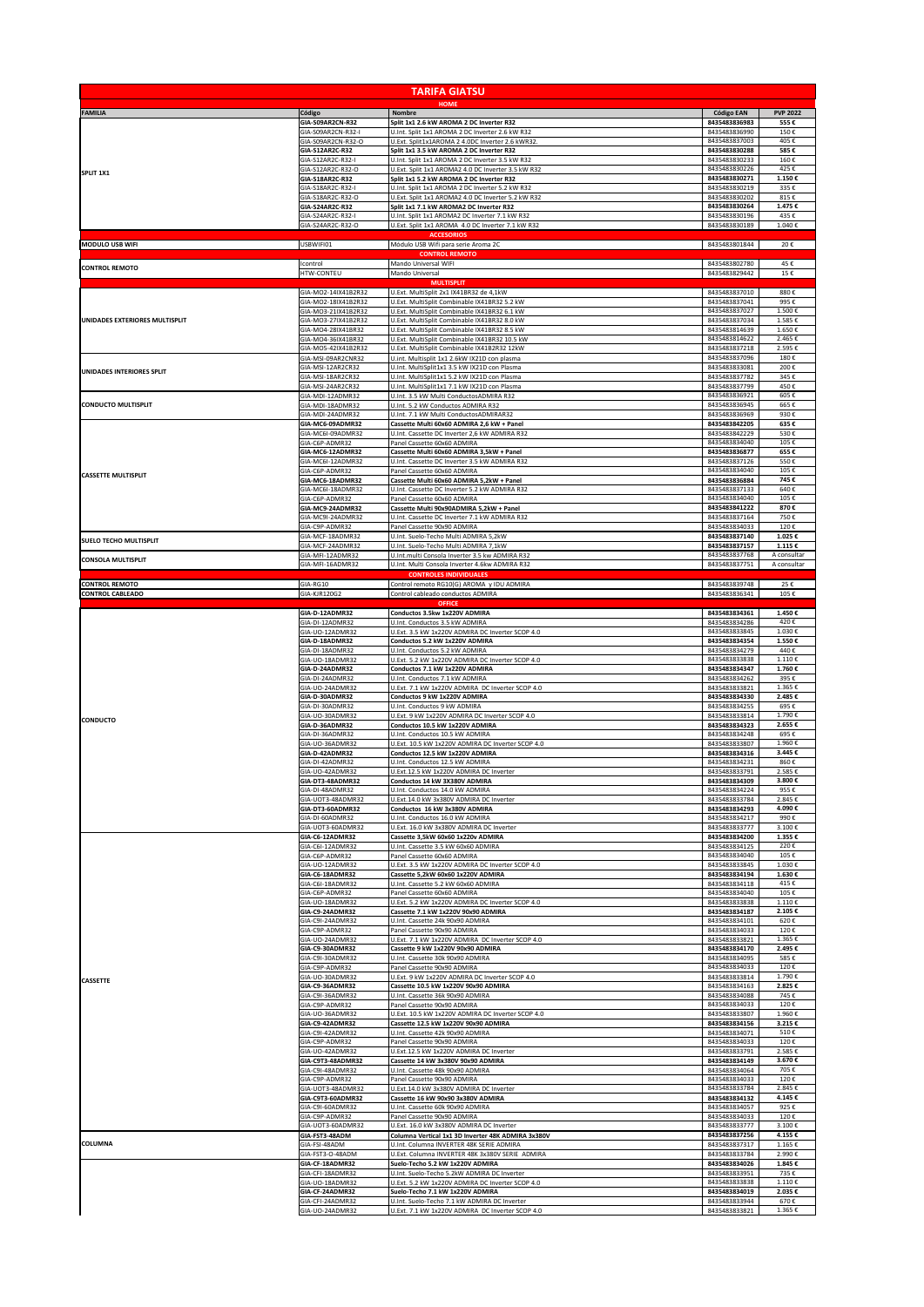|                                     | GIA-CF-30ADMR32                            | Suelo-Techo 9 kW 1x220V ADMIRA                                                                         | 8435483834002                  | 2.850€                     |
|-------------------------------------|--------------------------------------------|--------------------------------------------------------------------------------------------------------|--------------------------------|----------------------------|
| <b>SUELO TECHO</b>                  | GIA-CFI-30ADMR32                           | U.Int. Suelo-Techo 9 kW ADMIRA DC Inverter                                                             | 8435483833937                  | 1.060€                     |
|                                     | GIA-UO-30ADMR32                            | U.Fxt. 9 kW 1x220V ADMIRA DC Inverter SCOP 4.0                                                         | 8435483833814                  | 1.790€                     |
|                                     | GIA-CF-36ADMR32                            | Suelo-Techo 10.5 kW 1x220V ADMIRA                                                                      | 8435483833999                  | 3.055€                     |
|                                     | GIA-CFI-36ADMR32<br>GIA-UO-36ADMR32        | U.Int. Suelo-Techo 10.5kW ADMIRA DC Inverter<br>U.Ext. 10.5 kW 1x220V ADMIRA DC Inverter SCOP 4.0      | 8435483833920<br>8435483833807 | 1.095€<br>1.960€           |
|                                     | GIA-CF-42ADMR32                            | Suelo-Techo 11.8/12.9 kW 1x220V ADMIRA                                                                 | 8435483833982                  | 3.525€                     |
|                                     | GIA-CFI-42ADMR32                           | U.Int. Suelo-Techo 12.0 kW ADMIRA DC Inverter                                                          | 8435483833982                  | 940€                       |
|                                     | GIA-UO-42ADMR32                            | U.Ext.12.5 kW 1x220V ADMIRA DC Inverter                                                                | 8435483833791                  | 2.585€                     |
|                                     | GIA-CFT3-48ADMR32                          | Suelo-Techo 14.0/15.6 kW 3x380V ADMIRA                                                                 | 8435483833975                  | 3.905€                     |
|                                     | GIA-CFI-48ADMR32<br>GIA-UOT3-48ADMR32      | U.Int. Suelo-Techo 14.0 kW ADMIRA DC Inverter                                                          | 8435483833906<br>8435483833784 | 1.060€<br>2.845€           |
|                                     | GIA-CFT3-60ADMR32                          | U.Ext.14.0 kW 3x380V ADMIRA DC Inverter<br>Suelo-Techo 16.0/17.6 kW 3x380V ADMIRA                      | 8435483833968                  | 4.190€                     |
|                                     | GIA-CFI-60ADMR32                           | U.Int. Suelo-Techo 16 kW ADMIRA                                                                        | 8435483833890                  | 1.090€                     |
|                                     | GIA-UOT3-60ADMR32                          | U.Ext. 16.0 kW 3x380V ADMIRA DC Inverter                                                               | 8435483833777                  | 3.100€                     |
|                                     | GIA-F-12ADMR32                             | Consola Suelo 3.5 kW ADMIRA R32                                                                        | 8435483833883                  | A consultar                |
|                                     | GIA-FI-12ADMR32<br>GIA-UO-12ADMR32         | U.Int. Consola 12k ADMIRA<br>U.Ext. 3.5 kW 1x220V ADMIRA DC Inverter SCOP 4.0                          | 8435483833869<br>8435483833845 | A consultar                |
|                                     | GIA-F-18ADMR32                             | Consola Suelo 5.2 kW ADMIRA R32                                                                        | 8435483833876                  | A consultar<br>A consultar |
| CONSOLA                             | GIA-FI-18ADMR32                            | U.Int. Consola 4.6kw ADMIRA                                                                            | 8435483833876                  | A consultar                |
|                                     | GIA-UO-18ADMR32                            | U.Ext. 5.2 kW 1x220V ADMIRA DC Inverter SCOP 4.0                                                       | 8435483833838                  | A consultar                |
|                                     | GIA-F-12INSPR32                            | Consola Suelo 3.5 kW INSPIRA R32                                                                       | 8435483836662                  | 1.140€                     |
|                                     | GIA-FI-12INSPR32<br>GIA-UO-12INSPR32       | U.Int. Consola 3,5 kW INSPIRA<br>U.Ext. 3.5 kW 1x220V INSPIRA DC Inverter SCOP 4.0                     | 8435483836693<br>8435483836716 | 175€<br>965€               |
|                                     |                                            | <b>COMBINACIONES TWINS</b>                                                                             |                                |                            |
|                                     | GIA-2D12ADMR32                             | Twin Conductos 7.1KW DC Inverter ADMIRA R32                                                            | 8435483839755                  | 2.295€                     |
|                                     | FQZHN01D                                   | Distribuidor Aislado U.Int. VRF V4+ <16,6kW                                                            | 8435483826724                  | 90€                        |
|                                     | GIA-DI-12ADMR32                            | U.Int. Conductos 3.5 kW ADMIRA                                                                         | 8435483834286                  | 420€                       |
|                                     | GIA-DI-12ADMR32                            | U.Int. Conductos 3.5 kW ADMIRA                                                                         | 8435483834286                  | 420€<br>1.365€             |
|                                     | GIA-UO-24ADMR32<br>GIA-2D18ADMR32          | U.Ext. 7.1 kW 1x220V ADMIRA DC Inverter SCOP 4.0<br>Twin Conductos 10.5KW DC Inverter ADMIRA R32       | 8435483833821<br>8435483839762 | 2.930€                     |
|                                     | FQZHN01D                                   | Distribuidor Aislado U.Int. VRF V4+ <16,6kW                                                            | 8435483826724                  | 90€                        |
|                                     | GIA-DI-18ADMR32                            | U.Int. Conductos 5.2 kW ADMIRA                                                                         | 8435483834279                  | 440€                       |
|                                     | GIA-DI-18ADMR32                            | U.Int. Conductos 5.2 kW ADMIRA                                                                         | 8435483834279                  | 440€                       |
| <b>CONDUCTOS</b>                    | GIA-UO-36ADMR32                            | U.Ext. 10.5 kW 1x220V ADMIRA DC Inverter SCOP 4.0<br>Twin Conductos 14KW DC Inverter ADMIRA R32 3x380V | 8435483833807<br>8435483836648 | 1.960€<br>3.725€           |
|                                     | GIA-2D24ADMR32T3<br>FQZHN01D               | Distribuidor Aislado U.Int. VRF V4+ <16,6kW                                                            | 8435483826724                  | 90€                        |
|                                     | GIA-DI-24ADMR32                            | U.Int. Conductos 7.1 kW ADMIRA                                                                         | 8435483834262                  | 395€                       |
|                                     | GIA-DI-24ADMR32                            | U.Int. Conductos 7.1 kW ADMIRA                                                                         | 8435483834262                  | 395€                       |
|                                     | GIA-UOT3-48ADMR32                          | U.Ext.14.0 kW 3x380V ADMIRA DC Inverter                                                                | 8435483833784                  | 2.845€                     |
|                                     | GIA-2D30ADMR32T3                           | Twin Conductos 16KW DC Inverter ADMIRA 3x380V                                                          | 8435483836655<br>8435483826724 | 4.580€<br>90€              |
|                                     | FQZHN01D<br>GIA-DI-30ADMR32                | Distribuidor Aislado U.Int. VRF V4+ <16,6kW<br>U.Int. Conductos 9 kW ADMIRA                            | 8435483834255                  | 695€                       |
|                                     | GIA-DI-30ADMR32                            | U.Int. Conductos 9 kW ADMIRA                                                                           | 8435483834255                  | 695€                       |
|                                     | GIA-UOT3-60ADMR32                          | U.Ext. 16.0 kW 3x380V ADMIRA DC Inverter                                                               | 8435483833777                  | 3.100€                     |
|                                     | GIA-2C924ADMR32T3                          | Twin Cassette 14KW DC Inverter ADMIRA R32 3x380V                                                       | 8435483836624                  | 4.415€                     |
|                                     | FQZHN01D<br>GIA-C9I-24ADMR32               | Distribuidor Aislado U.Int. VRF V4+ <16,6kW                                                            | 8435483826724<br>8435483834101 | 90€                        |
|                                     | GIA-C9I-24ADMR32                           | U.Int. Cassette 24k 90x90 ADMIRA<br>U.Int. Cassette 24k 90x90 ADMIRA                                   | 8435483834101                  | 620€<br>620€               |
|                                     | GIA-C9P-ADMR32                             | Panel Cassette 90x90 ADMIRA                                                                            | 8435483834033                  | 120€                       |
|                                     | GIA-C9P-ADMR32                             | Panel Cassette 90x90 ADMIRA                                                                            | 8435483834033                  | 120€                       |
| <b>CASSETTE</b>                     | GIA-UOT3-48ADMR32                          | U.Ext.14.0 kW 3x380V ADMIRA DC Inverter                                                                | 8435483833784                  | 2.845€                     |
|                                     | GIA-2C930ADMR32T3                          | Twin Cassette16KWDC Inverter ADMIRA 3x380V                                                             | 8435483836631<br>8435483826724 | 4.600€<br>90€              |
|                                     | FQZHN01D<br>GIA-C9I-30ADMR32               | Distribuidor Aislado U.Int. VRF V4+ <16,6kW<br>U.Int. Cassette 24k 90x90 ADMIRA                        | 8435483834095                  | 585€                       |
|                                     | GIA-C9I-30ADMR32                           | U.Int. Cassette 24k 90x90 ADMIRA                                                                       | 8435483834095                  | 585€                       |
|                                     | GIA-C9P-ADMR32                             | Panel Cassette 90x90 ADMIRA                                                                            | 8435483834033                  | 120€                       |
|                                     | GIA-C9P-ADMR32                             | Panel Cassette 90x90 ADMIRA                                                                            | 8435483834033                  | 120€                       |
|                                     | GIA-UOT3-60ADMR32                          | U.Ext. 16.0 kW 3x380V ADMIRA DC Inverter                                                               | 8435483833777<br>8435483836631 | 3.100€                     |
|                                     | GIA-2CF18ADMR32<br>FQZHN01D                | Twin Suelo-Techo 10.5KW DC InverterADMIRA R32<br>Distribuidor Aislado U.Int. VRF V4+ <16,6kW           | 8435483826724                  | 3.520€<br>90€              |
|                                     | GIA-CFI-18ADMR32                           | Twin Suelo-techo 16KWDC Inverter3x380V                                                                 | 8435483833951                  | 735€                       |
|                                     | GIA-CFI-18ADMR32                           | Twin Suelo-techo 16KWDC Inverter3x380V                                                                 | 8435483833951                  | 735€                       |
|                                     |                                            |                                                                                                        |                                |                            |
|                                     | GIA-UO-36ADMR32                            | U.Ext. 10.5 kW 1x220V ADMIRA DC Inverter SCOP 4.0                                                      | 8435483833807                  | 1.960€                     |
|                                     | GIA-2CF24ADMR32T3                          | Twin Suelo-Techo 14KW DC InverterADMIRA R32 3x380V                                                     | 8435483837331                  | 4.275€                     |
|                                     | FQZHN01D                                   | Distribuidor Aislado U.Int. VRF V4+ <16,6kW                                                            | 8435483826724                  | 90€                        |
| <b>SUELO TECHO</b>                  | GIA-CFI-24ADMR32<br>GIA-CFI-24ADMR32       | U.Int. Suelo-Techo 7.1 kW ADMIRA DC Inverter<br>U.Int. Suelo-Techo 7.1 kW ADMIRA DC Inverter           | 8435483833944<br>8435483833944 | 670€<br>670€               |
|                                     | GIA-UOT3-48ADMR32                          | U.Ext.14.0 kW 3x380V ADMIRA DC Inverter                                                                | 8435483833784                  | 2.845€                     |
|                                     | GIA-2CF30ADMR32T3                          | Twin Suelo-techo 16KWDC Inverter3x380V                                                                 | 8435483837362                  | 5.310€                     |
|                                     | QZHN01D                                    | Distribuidor Aislado U.Int. VRF V4+ <16,6kW                                                            | 8435483826724                  | 90€                        |
|                                     | GIA-CFI-30ADMR32                           | U.Int. Suelo-Techo 9 kW ADMIRA DC Inverter                                                             | 8435483833937                  | 1.060€                     |
|                                     | GIA-CFI-30ADMR32<br>GIA-UOT3-60ADMR32      | U.Int. Suelo-Techo 9 kW ADMIRA DC Inverter<br>U.Ext. 16.0 kW 3x380V ADMIRA DC Inverter                 | 8435483833937<br>8435483833777 | 1.060€<br>3.100€           |
|                                     |                                            |                                                                                                        |                                |                            |
|                                     | WIFIUFO                                    | Módulo WIFI para Conducto y Suelo Techo de 12 a 60K; Cassette de 12 y 18K                              | 8435483837720                  | 60€                        |
| <b>MODULO WIFI</b>                  | USBWIFI-C2460                              | Módulo WIFI para Cassette 24 a 60K. Serie Admira                                                       | 8435483837775                  | 60€                        |
|                                     |                                            | CONDUCTOS DE MEDIO Y ALTA PRESIÓN                                                                      |                                |                            |
|                                     | GIAC200IX49DT3                             | Conductos Inverter Trifásica IX49D 20 kW                                                               | 8435483841826                  | 7.160€                     |
|                                     | GIA-MHC200IX49DT3-I<br>GIA-MOU200IX49DT3-O | Conductos Alta Presión 20.0 kW<br>U.Ext. 20KW                                                          | 8435483841604<br>8435483842182 | 1.430€<br>5.730€           |
|                                     | GIAC224IX49DT3                             | Conductos Inverter Trifásica IX49D 22.4 kW                                                             | 8435483840720                  | 7.620€                     |
|                                     | GIA-MHC224IX49DT3-I                        | Conductos Alta Presión 22.4kW                                                                          | 8435483840775                  | 1.525€                     |
|                                     | GIA-MOU224IX49DT3-O                        | U.Ext. 22.4KW                                                                                          | 8435483840768                  | 6.095€                     |
|                                     | GIAC260IX49DT3                             | Conductos Inverter Trifásica IX49D 26.0 kW                                                             | 8435483840744                  | 7.865€                     |
|                                     | GIA-MHC260IX49DT3-I<br>GIA-MOU260IX49DT3-O | Conductos Alta Presión 26.0 kW<br><b>U.Ext. 26KW</b>                                                   | 8435483840805<br>8435483840812 | 1.575€<br>6.290€           |
|                                     | GIAC280IX49DT3                             | Conductos Inverter Trifásica IX49 D 28.0 kW                                                            | 8435483840737                  | 8.140€                     |
| <b>SERIE BIG DUCT IX49</b>          | GIA-MHC280IX49DT3-I                        | Conductos Alta Presión 28.0 kW                                                                         | 8435483840799                  | 1.630€                     |
|                                     | GIA-MOU280IX49DT3-O                        | U.Ext. 28KW                                                                                            | 8435483840782                  | 6.510€                     |
|                                     | GIAC400IX49DT3                             | Conductos Inverter Trifásica IX49D 40 kW                                                               | 8435483841833                  | 13.735€                    |
|                                     | GIA-MHC400IX49DT3-I<br>GIA-MOU400IX49DT3-O | Conductos Alta Presión 40.0 kW<br>U.Fxt. 40KW                                                          | 8435483841611<br>8435483841796 | 2.645€<br>11.090€          |
|                                     | GIAC450IX49DT3                             | Conductos Inverter Trifásica IX49D 45 kW                                                               | 8435483841840                  | 14.115€                    |
|                                     | GIA-MHC450IX49DT3-I                        | Conductos Alta Presión 45.0 kW                                                                         | 8435483841628                  | 2.725€                     |
|                                     | GIA-MOU450IX49DT3-O                        | U.Ext. 45KW                                                                                            | 8435483841802                  | 11.390€                    |
|                                     | GIAC560IX49DT3                             | Conductos Inverter Trifásica IX49D 56 kW                                                               | 8435483841857                  | 17.185€                    |
|                                     | GIA-MHC560IX49DT3-I<br>GIA-MOU560IX49DT3-O | Conductos Alta Presión 56.0 kW<br>U.Ext. 56KW                                                          | 8435483841635<br>8435483841819 | 3.320€<br>13.865€          |
|                                     | GIAC100CMCEN                               | Conjunto de conducto 10kw                                                                              | 8435483841864                  | 7.640€                     |
|                                     | GIA-CEN-10KOMP                             | VRF Centrífuga 10 kW Monofásica                                                                        | 8435483820302                  | 6.290€                     |
|                                     | GIA-100CMKOMP                              | Conductos Media Presión KOMPAKTA 10/11 kW                                                              | 8435483818774                  | 1.350€                     |
|                                     | GIAC150CMCEN                               | Conjunto de conducto 15 kw                                                                             | 8435483841871                  | 8.425€                     |
|                                     | GIA-CEN-14KOMP<br>GIA-150CMKOMP            | VRF Centrífuga 14 kW Trifásica<br>Conductos Media presión KOMPAKTA 15/17 kW                            | 8435483818651<br>8435483818798 | 6.975€<br>1.450€           |
| SERIE BIG DUCT CENTRIFUGA INVÍSIBLE | GIACCA150CEN                               | Conjunto de conducto 15 kWCentrifuga                                                                   | 8435483841895                  | 9.270€                     |
|                                     | GIA-CA150KOMP                              | Conductos Alta Presión KOMPAKTA 15.0/17 kW                                                             | 8435483818361                  | 1.660€                     |
|                                     | GIA-CEN-16KOMP                             | VRF Centrífuga 16 kW Trifásica                                                                         | 8435483818668                  | 7.610€                     |
|                                     | GIACCA220CEN                               | Conjunto de conducto de 22kw                                                                           | 8435483841888                  | 14.345€                    |
|                                     | GIA-CEN-22KOMP                             | VRF Centrífuga 22 kW Trifásica                                                                         | 8435483835894                  | 11.580€                    |
|                                     | GIA-CA250KOMP                              | Conductos Alta Presión KOMPAKTA 25.0/27.5 kW<br><b>ESPECIALIZADOS</b>                                  | 8435483841970                  | 2.765€                     |
| <b>VENTANA</b>                      | GIA-WBC-12-W2                              | A.A. Ventana Bomba de calor 3.5 kW                                                                     | 8435483829091                  | 940€                       |
|                                     |                                            | <b>AOU</b>                                                                                             |                                |                            |
|                                     | GIA-TV-30CAPR                              | Termo Vertical 30L serie CAPRICORNIO                                                                   | 8435483835122                  | 130€                       |
|                                     | GIA-TV-50CAPR                              | Termo Vertical 50L serie CAPRICORNIO                                                                   | 8435483835139                  | 170€<br>215€               |
|                                     | GIA-TV-80CAPR<br>GIA-TV-100CAPR            | Termo Vertical 80L serie CAPRICORNIO<br>Termo Vertical 100L serie CAPRICORNIO                          | 8435483835146<br>8435483835153 | 255€                       |
| <b>TERMOS ELECTRICOS</b>            | GIA-TR-30PISC                              | Termo Reversible 30L serie PISCIS                                                                      | 8435483817791                  | 180€                       |
|                                     | GIA-TR-50PISC<br>GIA-TR-80PISC             | Termo Reversible 50L serie PISCIS<br>Termo Reversible 80L serie PISCIS                                 | 8435483817890<br>8435483817906 | 210€<br>265€               |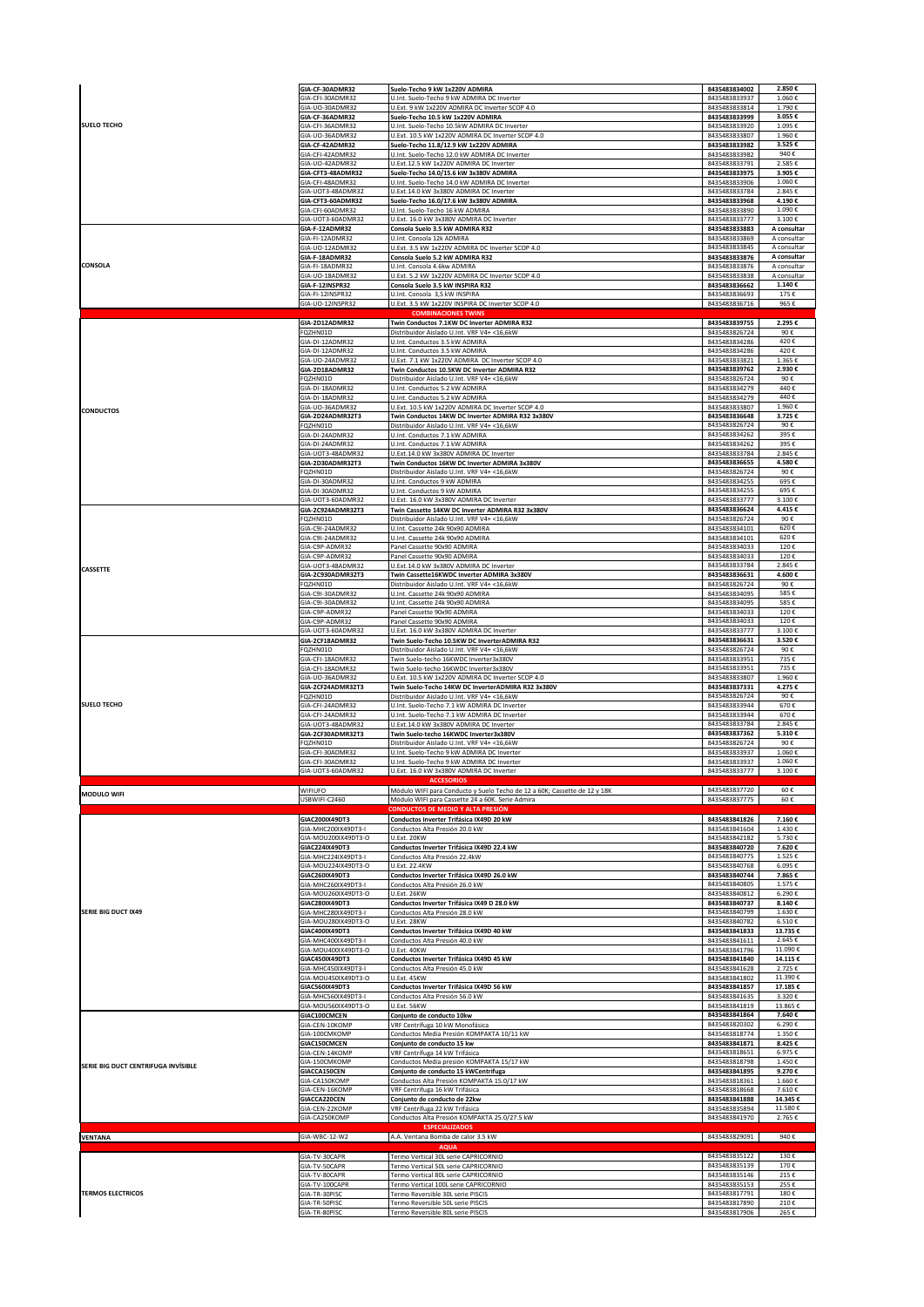|                                              | GIA-TR-100PISC                       | Termo Reversible 100L serie PISCIS                                                            | 8435483817913                  | 290€              |
|----------------------------------------------|--------------------------------------|-----------------------------------------------------------------------------------------------|--------------------------------|-------------------|
|                                              | GIA-TR-150PISC                       | Termo Reversible 150L serie PISCIS                                                            | 8435483817920                  | 570€              |
| <b>CALENTADOR ATMOSFÉRICO</b>                | GIA-CLA-11NOXSENAGN                  | Calentador Atmosférico SENA 11 Litros - GN                                                    | 8435483829671                  | 305€              |
|                                              | GIA-CLA-11NOXSENAGLP                 | Calentador Atmosférico SENA 11 Litros - GLP                                                   | 8435483829688                  | 305€              |
|                                              | GIA-CLE-11NOXDUGN                    | Calentador Estanco DUAL - 11 Litros - GN                                                      | 8435483830882                  | 435€              |
|                                              | GIA-CLE-11NOXDUGN-K<br>SGCLC11M      | Calentador Estanco LowNox DUAL 11 Litros - GN                                                 | 8435483830929<br>8435483833678 | 400€<br>35€       |
|                                              | GIA-CLE-11NOXDUGLP                   | Salida Gases 60/100 para C. Estanco 11L con toma<br>Calentador Estanco DUAL - 11 Litros - GLP | 8435483830899                  | 435€              |
|                                              | GIA-CLE-11NOXDUGLP-K                 | Calentador Estanco LowNox DUAL 11 Litros - GLP                                                | 8435483830936                  | 400€              |
|                                              | SGCLC11M                             | Salida Gases 60/100 para C. Estanco 11L con toma                                              | 8435483833678                  | 35€               |
| <b>CALENTADOR ESTANCO</b>                    | SGCLC11M<br>GIA-CLE-12NOXROGN        | Salida Gases 60/100 para C. Estanco 11L con toma                                              | 8435483833678<br>8435483817548 | 35€<br>475€       |
|                                              | GIA-CLE-12NOXROGN-K                  | Calentador Estanco ROMBO 12 Litros - GN<br>Calentador Estanco ROMBO 12 Litros - GN            | 8435483817562                  | 440€              |
|                                              | GIASGCL12F                           | Kit salida de gases tipo C 60/100 para calentador estanco Low Nox 12L                         | 8435483817586                  | 35€               |
|                                              | GIA-CLE-12NOXROGLP                   | Calentador Estanco ROMBO 12 Litros - GLP                                                      | 8435483817555                  | 475€              |
|                                              | GIA-CLE-12NOXROGLP-K                 | Calentador Estanco ROMBO 12 Litros - GLP                                                      | 8435483817579                  | 440€              |
|                                              | GIASGCI 128                          | Kit salida de gases tipo C 60/100 para calentador estanco Low Nox 12L                         | 8435483817586                  | 35€               |
|                                              | GIACQ24CARIB-GN                      | Caldera Condensación CARIBBEAN - 24 kW GN                                                     | 8435483835092                  | 1.130€            |
| CALDERA DE CONDENSACIÓN                      | GIACQ24CARIBGN-K                     | Caldera Mixta Condensación CARIBBEAN - 24 kW - GN                                             | 8435483835061                  | 1.095€            |
|                                              | GIASGCARIBBEAN                       | KIT SALIDA GASES HORIZONTAL SERIE CARIBBEAN 60/100                                            | 8435483835085                  | 35€               |
| ACCESORIOS SALIDA DE GASES PARA CALENTADORES | GIAADPVERCLE                         | Adaptador salida vertical calentador estanco                                                  | 8435483841680                  | 30€               |
|                                              | <b>GIACLSGBIF</b>                    | Adaptador biflujo                                                                             | 8435483841697                  | 50€               |
| ACCESORIOS SALIDA DE GASES PARA CALDERAS     | KITSGVERT                            | <it calderas<="" para="" salida="" td="" vertical=""><td>8435483839137</td><td>45€</td></it>  | 8435483839137                  | 45€               |
|                                              | KITBIFLUJOCALD                       | Adaptador biflujo para calderas                                                               | 8435483839366                  | 60€               |
|                                              | GIA-ATS-O-200VA2                     | Acumulador Aerotermico VA2 200L Solar                                                         | 8435483829268                  | 2.230€            |
| <b>ACUMULADORES AEROTERMMICOS</b>            | GIA-AT-O-200VA2                      | Acumulador Aerotermico VA2 200L                                                               | 8435483837355                  | 2.155€            |
|                                              | GIA-ATS-O-300VAW                     | Acumulador Aerotermico 300L Solar VAX + WIFI                                                  | 8435483836372                  | 2.820€            |
|                                              | GIA-ATS-O-500VAW                     | Acumulador Aerotermico 500L Solar VAX + WIFI                                                  | 8435483820524                  | 4.760€            |
|                                              | GIA-SWP-O-070LIO                     | Swimming Pool/Spa 6,8 kW Lion                                                                 | 8435483817357                  | 2.035€            |
|                                              | GIA-SWP-O-110LIO                     | Swimming Pool/Spa 11.0 kW Lion                                                                | 8435483817333                  | 2.195€            |
| <b>BOMBA DE CALOR PARA PISCINA</b>           | GIA-SWP-O-160LIO                     | Swimming Pool/Spa 16.0 kW Lion                                                                | 8435483817340                  | 2.705€            |
|                                              | GIA-SWP-O-190LIO                     | Swimming Pool/Spa 19.0 kW Lion                                                                | 8435483817364                  | 4.245€            |
|                                              | GIA-WIFILION2                        | WIFI LION                                                                                     | 8435483836204                  | 70€               |
|                                              | GIA-V4WD2N8PLUS                      | Compacto Eco-Thermal Plus 4kw, 1x220v (R32)                                                   | 8435483835283                  | 5.730€            |
|                                              | GIA-V8WD2N8PLUS                      | Compacto Eco-Thermal Plus 8kw, 1x220v (R32)                                                   | 8435483835290                  | 6.385€            |
|                                              | GIA-V12WD2N8PLUS                     | Compacto Eco-Thermal Plus 12kw, 1x220v (R32)                                                  | 8435483835306                  | 8.045€            |
|                                              | GIA-V16WD2N8PLUS                     | Compacto Eco-Thermal Plus 16kw, 1x220v (R32)                                                  | 8435483835313                  | 8.445€            |
| SERIE ECO-THERMAL (MONOBLOCK PLUS)           | GIA-V16WD2RN8PLUS                    | Compacto Eco-Thermal Plus 16kw, 3x380v (R32)                                                  | 8435483835337                  | 8.810€            |
|                                              | GIA-V18WD2RN8PLUS                    | Compacto Eco-Thermal Plus 18kw, 3x380v (R32)                                                  | 8435483840942                  | 12.315€           |
|                                              | GIA-V22WD2RN8PLUS                    | Compacto Eco-Thermal Plus 22kw, 3x380v (R32)                                                  | 8435483835320                  | 12.610€           |
|                                              | GIA-V26WD2RN8PLUS                    | Compacto Eco-Thermal Plus 26kw, 3x380v (R32)                                                  | 8435483840959                  | 12.810€           |
|                                              | GIA-V30WD2RN8PLUS                    | Compacto Eco-Thermal Plus 30kw, 3x380v (R32)                                                  | 8435483835344                  | 12.995€           |
|                                              | GIA-V4WD2KPLUS                       | Conjunto Eco-Thermal Split Plus 4kw, 1x220v                                                   | 8435483835405                  | 6.055€            |
|                                              | GIA-A60CGN8PLUS                      | U Int. Eco-Thermal Plus 4Kw, 1x220v                                                           | 8435483835405                  | 3.300€            |
|                                              | GIA-AV4WD2N8PLUS                     | U Ext. Eco- Thermal Plus 4kw, 1x220                                                           | 8435483835306                  | 2.755€            |
|                                              | GIA-V8WD2KPLUS                       | Conjunto Eco-Thermal Plus 8kw, 1x220v                                                         | 8435483835412                  | 6.520€            |
|                                              | GIA-A100CGN8PLUS                     | U Int. Eco-Thermal Plus 8Kw, 1x220v                                                           | 8435483835337                  | 3.400€            |
|                                              | GIA-AV8WD2N8PLUS                     | U Ext. Eco- Thermal Plus 8kw, 1x220                                                           | 8435483840942                  | 3.120€            |
| <b>COMBINACIONES CON BIBLOCK MURAL</b>       | GIA-V12WD2KPLUS                      | Conjunto Eco-Thermal Plus 12kw, 1x220v                                                        | 8435483835474                  | 8.235€            |
|                                              | GIA-A160CGN8PLUS                     | U Int. Eco-Thermal Plus 16Kw, 1x220v                                                          | 8435483835429                  | 3.530€            |
|                                              | GIA-AV12WD2N8PLUS                    | U Ext. Eco- Thermal Plus 12kw, 1x220                                                          | 8435483835375                  | 4.705€            |
|                                              | GIA-V16WD2KPLUS                      | Conjunto Eco-Thermal Plus 16kw, 1x220v                                                        | 8435483835481                  | 8.660€            |
|                                              | GIA-A160CGN8PLUS                     | U Int. Eco-Thermal Plus 16Kw, 1x220v                                                          | 8435483835429                  | 3.530€            |
|                                              | GIA-AV16WD2N8PLUS                    | U Ext. Eco- Thermal Plus 16kw, 1x220                                                          | 8435483835382                  | 5.130€            |
|                                              | GIA-V16WD2RKPLUS                     | Conjunto Eco-Thermal Split Plus 16kw, 3x380v                                                  | 8435483835498                  | 9.040€            |
|                                              | GIA-A160CGN8PLUS                     | U Int. Eco-Thermal Plus 16Kw, 3x380V                                                          | 8435483835429                  | 3.530€            |
|                                              | GIA-AV16WD2RN8PLUS                   | U Ext. Eco- Thermal Plus 16kw, 3x380V                                                         | 8435483835399                  | 5.510€            |
|                                              | GIA-V4WD2IT100/190                   | Conjunto Eco-Thermal Split Plus 4kw + IT 100/190                                              | 8435483837652                  | 10.660€           |
|                                              | GIA-A100/190CD30GN8B                 | U.Int. Eco-Thermal 8kw 190L 1x220v Hidronic Module                                            | 8435483836822                  | 7.905€            |
|                                              | GIA-AV4WD2N8PLUS                     | U.Ext. Eco-Thermal Plus 4kw, 1x220v                                                           | 8435483835351                  | 2.755€            |
|                                              | GIA-V4WD2IT100/240                   | Conjunto Eco-Thermal Split Plus 4kw + IT 100/240                                              | 8435483837669                  | 11.875€           |
|                                              | GIA-A100/240CD30GN8B                 | U.Int. Eco-Thermal 8kw 240L 1x220v Hidronic Module                                            | 8435483836839                  | 9.120€            |
|                                              | GIA-AV4WD2N8PLUS                     | U.Ext. Eco-Thermal Plus 4kw, 1x220v                                                           | 8435483835351                  | 2.755€            |
|                                              | GIA-V8WD2IT100/190                   | Conjunto Eco-Thermal Split Plus 8kw + IT 100/190                                              | 8435483837676                  | 11.025€           |
|                                              | GIA-A100/190CD30GN8B                 | U.Int. Eco-Thermal 8kw 190L 1x220v Hidronic Module                                            | 8435483836822                  | 7.905€            |
|                                              | GIA-AV8WD2N8PLUS                     | U.Ext. Eco-Thermal Plus 8kw, 1x220v                                                           | 8435483835368                  | 3.120€            |
| SISTEMA ECO-THERMAL (BIBLOCK PLUS INTEGRADO) | GIA-V8WD2IT100/240                   | Conjunto Eco-Thermal Split Plus 8kw + IT 100/240                                              | 8435483837683                  | 12.240€           |
|                                              | GIA-A100/240CD30GN8B                 | U.Int. Eco-Thermal 8kw 240L 1x220v Hidronic Module                                            | 8435483836839                  | 9.120€            |
|                                              | GIA-AV8WD2N8PLUS                     | U.Ext. Eco-Thermal Plus 8kw, 1x220v                                                           | 8435483835368                  | 3.120€            |
|                                              | GIA-V12WD2IT160/240                  | Conjunto Eco-Thermal Split Plus 12kw + IT 160/240                                             | 8435483837690                  | 14.225€           |
|                                              | GIA-A160/240CD30GN8B                 | U.Int. Eco-Thermal 16kw 240L 1x220v Hidronic Mod                                              | 8435483836853                  | 9.520€            |
|                                              | GIA-AV12WD2N8PLUS                    | U.Ext. Eco-Thermal Plus 12kw, 1x220v                                                          | 8435483835375                  | 4.705€            |
|                                              | GIA-V16WD2IT160/240                  | Conjunto Eco-Thermal Split Plus 16kw + IT 160/240                                             | 8435483837706                  | 14.650€           |
|                                              | GIA-A160/240CD30GN8B                 | U.Int. Eco-Thermal 16kw 240L 1x220v Hidronic Mod                                              | 8435483836853                  | 9.520€            |
|                                              | GIA-AV16WD2N8PLUS                    | U.Ext. Eco-Thermal Plus 16kw, 1x220v                                                          | 8435483835382                  | 5.130€            |
|                                              | GIA-V16WD2RIT160/240                 | Conjunto Eco-Thermal Split Plus 16kw 3x380 +IT160/240                                         | 8435483837713                  | 15.030€           |
|                                              | GIA-A160/240CD30GN8B                 | U.Int. Eco-Thermal 16kw 240L 1x220v Hidronic Mod                                              | 8435483836853                  | 9.520€            |
|                                              | GIA-AV16WD2RN8PLUS                   | U.Ext. Eco-Thermal Plus 16kw, 3x380v                                                          | 8435483835399                  | 5.510€            |
|                                              | GIA-IVSF-150ASF                      | Interacumulador Vitrificado 150L Alta Superficie                                              | 8435483805323                  | A consultar       |
| INTERACUMULADOR VITRIFICADO                  | GIA-IVSF-200ASF                      | Interacumulador Vitrificado 200L Alta Superficie                                              | 8435483805330                  | A consultar       |
|                                              | GIA-IVSF-300ASF                      | Interacumulador Vitrificado 300L Alta Superficie                                              | 8435483805347                  | A consultar       |
|                                              | GIA-IVSF-500ASF                      | Interacumulador Vitrificado 500L Alta Superficie                                              | 8435483805354                  | A consultar       |
|                                              | <b>GIA-TPV4-AT200</b>                | Thermalpack Monoblock 4kw, 1x220v (R32) 200L                                                  | 8435483841239                  | 7.885€            |
|                                              | GIA-AT-O-200VA2                      | Acumulador Aerotermico VA2 200L                                                               | 8435483837355                  | 2.155€            |
|                                              | GIA-V4WD2N8PLUS                      | Compacto Eco-Thermal Plus 4kw, 1x220v (R32)                                                   | 8435483835283                  | 5.730€            |
|                                              | GIA-TPV4-ATS200                      | Thermalpack Monoblock 4kw, 1x220v (R32) 200L Solar                                            | 8435483841246                  | 7.960€            |
|                                              | GIA-ATS-O-200VA2                     | Acumulador Aerotermico VA2 200L Solar                                                         | 8435483829268                  | 2.230€            |
|                                              | GIA-V4WD2N8PLUS                      | Compacto Eco-Thermal Plus 4kw, 1x220v (R32)                                                   | 8435483835283                  | 5.730€            |
|                                              | GIA-TPV8-AT200                       | Thermalpack Monoblock 8kw, 1x220v (R32) 200L                                                  | 8435483841253                  | 8.540€            |
|                                              | GIA-AT-O-200VA2                      | Acumulador Aerotermico VA2 200L                                                               | 8435483837355                  | 2.155€            |
|                                              | GIA-V8WD2N8PLUS                      | Compacto Eco-Thermal Plus 8kw, 1x220v (R32)                                                   | 8435483835290                  | 6.385€            |
|                                              | GIA-TPV8-ATS200                      | Thermalpack Monoblock 8kw, 1x220v (R32) 200L Solar                                            | 8435483841260                  | 8.615€            |
|                                              | GIA-ATS-O-200VA2                     | Acumulador Aerotermico VA2 200L Solar                                                         | 8435483829268                  | 2.230€            |
|                                              | GIA-V8WD2N8PLUS                      | Compacto Eco-Thermal Plus 8kw, 1x220v (R32)                                                   | 8435483835290                  | 6.385€            |
|                                              | GIA-TPV12-AT200                      | Thermalpack Monoblock 12kw, (R32) 200L                                                        | 8435483841284                  | 10.200€           |
|                                              | GIA-AT-O-200VA2                      | Acumulador Aerotermico VA2 200L                                                               | 8435483837355                  | 2.155€            |
|                                              | GIA-V12WD2N8PLUS                     | Compacto Eco-Thermal Plus 12kw, 1x220v (R32)                                                  | 8435483835306                  | 8.045€            |
|                                              | GIA-TPV12-ATS200<br>GIA-ATS-O-200VA2 | Thermalpack Monoblock 12kw, (R32) 200L Solar<br>Acumulador Aerotermico VA2 200L Solar         | 8435483841277<br>8435483829268 | 10.275€<br>2.230€ |
|                                              | GIA-V12WD2N8PLUS<br>GIA-TPV16-ATS300 | Compacto Eco-Thermal Plus 12kw, 1x220v (R32)<br>Thermalpack Monoblock 16kw, (R32) 300L        | 8435483835306<br>8435483841291 | 8.045€<br>11.265€ |
|                                              | GIA-ATS-O-300VAW                     | Acumulador Aerotermico 300L Solar VAX + WIFI                                                  | 8435483836372                  | 2.820€            |
|                                              | GIA-V16WD2N8PLUS                     | Compacto Eco-Thermal Plus 16kw, 1x220v (R32)                                                  | 8435483835313                  | 8.445€            |
|                                              | GIA-TPV16R-ATS300                    | Thermalpack Monoblock 16kw, 3x380v (R32) 300L                                                 | 8435483841307                  | 11.630€           |
|                                              | GIA-ATS-O-300VAW                     | Acumulador Aerotermico 300L Solar VAX + WIFI                                                  | 8435483836372                  | 2.820€            |
|                                              | GIA-V16WD2RN8PLUS                    | Compacto Eco-Thermal Plus 16kw, 3x380v (R32)                                                  | 8435483835337                  | 8.810€            |
| <b>THERMALPACK MONOBLOCK</b>                 | GIA-TPV18R-ATS300                    | Thermalpack Monoblock 18kw, 3x380v (R32) 300L                                                 | 8435483841314                  | 15.135€           |
|                                              | GIA-ATS-O-300VAW                     | Acumulador Aerotermico 300L Solar VAX + WIFI                                                  | 8435483836372                  | 2.820€            |
|                                              | GIA-V18WD2RN8PLUS                    | Compacto Eco-Thermal Plus 18kw, 3x380v (R32)                                                  | 8435483840942                  | 12.315€           |
|                                              | GIA-TPV18R-ATS500                    | Thermalpack Monoblock 18kw, 3x380v (R32) 500L                                                 | 8435483841321                  | 17.075€           |
|                                              | GIA-ATS-O-500VAW                     | Acumulador Aerotermico 500L Solar VAX + WIFI                                                  | 8435483836518                  | 4.760€            |
|                                              | GIA-V18WD2RN8PLUS                    | Compacto Eco-Thermal Plus 18kw, 3x380v (R32)                                                  | 8435483840942                  | 12.315€           |
|                                              | GIA-TPV22R-ATS300                    | Thermalpack Monoblock 22kw, 3x380v (R32) 300L                                                 | 8435483841383                  | 15.430€           |
|                                              | GIA-ATS-O-300VAW                     | Acumulador Aerotermico 300L Solar VAX + WIFI                                                  | 8435483836372                  | 2.820€            |
|                                              | GIA-V22WD2RN8PLUS                    | Compacto Eco-Thermal Plus 22kw, 3x380v (R32)                                                  | 8435483841383                  | 12.610€           |
|                                              | GIA-TPV22R-ATS500                    | Thermalpack Monoblock 22kw, 3x380v (R32) 500L                                                 | 8435483841338                  | 17.370€           |
|                                              | GIA-ATS-O-500VAW                     | Acumulador Aerotermico 500L Solar VAX + WIFI                                                  | 8435483836518                  | 4.760€            |
|                                              | GIA-V22WD2RN8PLUS                    | Compacto Eco-Thermal Plus 22kw, 3x380v (R32)                                                  | 8435483835320                  | 12.610€           |
|                                              | GIA-TPV26R-ATS300                    | Thermalpack Monoblock 26kw, 3x380v (R32) 300L                                                 | 8435483841345                  | 15.630€           |
|                                              | GIA-ATS-O-300VAW                     | Acumulador Aerotermico 300L Solar VAX + WIFI                                                  | 8435483836372                  | 2.820€            |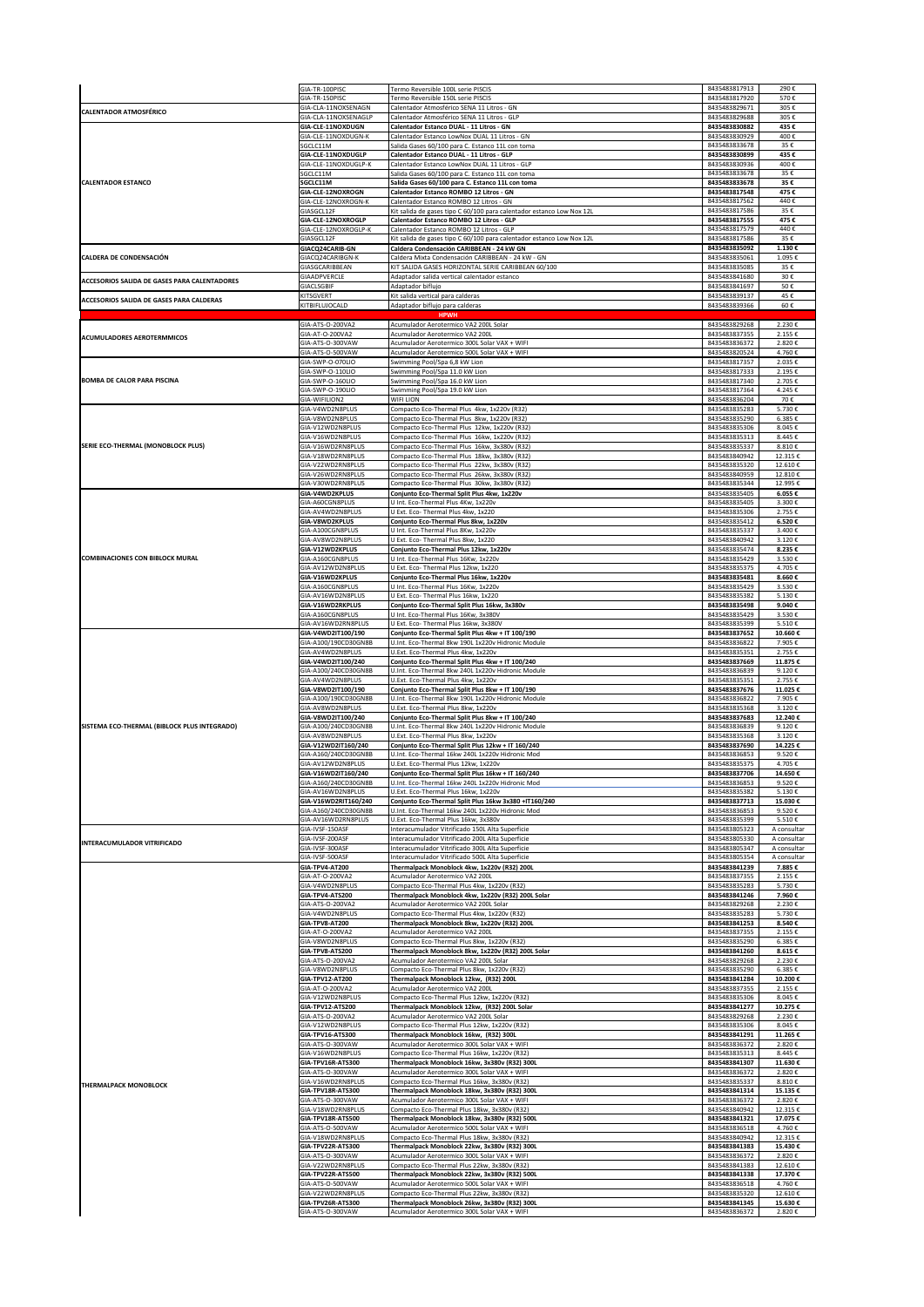|                                   | GIA-V26WD2RN8PLUS<br>GIA-TPV26R-ATS500 | Compacto Eco-Thermal Plus 26kw, 3x380v (R32)<br>Thermalpack Monoblock 26kw, 3x380v (R32) 500L | 8435483840959<br>8435483841352                                                                                                                                                                                                                                                                                                                                                                                                                                                                                                                                                | 12.810€<br>17.570€ |
|-----------------------------------|----------------------------------------|-----------------------------------------------------------------------------------------------|-------------------------------------------------------------------------------------------------------------------------------------------------------------------------------------------------------------------------------------------------------------------------------------------------------------------------------------------------------------------------------------------------------------------------------------------------------------------------------------------------------------------------------------------------------------------------------|--------------------|
|                                   | GIA-ATS-O-500VAW                       | Acumulador Aerotermico 500L Solar VAX + WIFI                                                  | 8435483836518                                                                                                                                                                                                                                                                                                                                                                                                                                                                                                                                                                 | 4.760€             |
|                                   | GIA-V26WD2RN8PLUS                      | Compacto Eco-Thermal Plus 26kw, 3x380v (R32)                                                  | 8435483840959                                                                                                                                                                                                                                                                                                                                                                                                                                                                                                                                                                 | 12.810€            |
|                                   | GIA-TPV30R-ATS300<br>GIA-ATS-O-300VAW  | Thermalpack Monoblock 30kw, 3x380v (R32) 300L<br>Acumulador Aerotermico 300L Solar VAX + WIFI | 8435483841369<br>8435483836372                                                                                                                                                                                                                                                                                                                                                                                                                                                                                                                                                | 15.815€<br>2.820€  |
|                                   | GIA-V30WD2RN8PLUS                      | Compacto Eco-Thermal Plus 30kw, 3x380v (R32)                                                  | 8435483841369                                                                                                                                                                                                                                                                                                                                                                                                                                                                                                                                                                 | 12.995€            |
|                                   | GIA-TPV30R-ATS500<br>GIA-ATS-O-500VAW  | Thermalpack Monoblock 30kw, 3x380v (R32) 500L<br>Acumulador Aerotermico 500L Solar VAX + WIFI | 8435483836518                                                                                                                                                                                                                                                                                                                                                                                                                                                                                                                                                                 | 17.755€<br>4.760€  |
|                                   | GIA-V30WD2RN8PLUS                      | Compacto Eco-Thermal Plus 30kw, 3x380v (R32)                                                  | 8435483835344                                                                                                                                                                                                                                                                                                                                                                                                                                                                                                                                                                 | 12.995€            |
|                                   | GIA-TPBV4-AT200<br>GIA-A60CGN8PLUS     | Thermal Pack Biblock 4kw, 1x220v 200L<br>U.Int. Eco-Thermal Plus 4kw, 1x220v                  | 8435483835405                                                                                                                                                                                                                                                                                                                                                                                                                                                                                                                                                                 | 8.210€<br>3.300€   |
|                                   | GIA-AT-O-200VA2                        | Acumulador Aerotermico VA2 200L                                                               | 8435483837355                                                                                                                                                                                                                                                                                                                                                                                                                                                                                                                                                                 | 2.155€             |
|                                   | GIA-AV4WD2N8PLUS<br>GIA-TPBV4-ATS200   | U.Ext. Eco-Thermal Plus 4kw, 1x220v<br>Thermal Pack Biblock 4kw, 1x220v 200L Solar            | 8435483841406                                                                                                                                                                                                                                                                                                                                                                                                                                                                                                                                                                 | 2.755€<br>8.285€   |
|                                   | GIA-A60CGN8PLUS                        | U.Int. Eco-Thermal Plus 4kw, 1x220v                                                           | 8435483835405                                                                                                                                                                                                                                                                                                                                                                                                                                                                                                                                                                 | 3.300€             |
|                                   | GIA-ATS-O-200VA2<br>GIA-AV4WD2N8PLUS   | Acumulador Aerotermico VA2 200L Solar<br>U.Ext. Eco-Thermal Plus 4kw, 1x220v                  | 8435483829268                                                                                                                                                                                                                                                                                                                                                                                                                                                                                                                                                                 | 2.230€<br>2.755€   |
| <b>THERNALPACK BIBLOCK</b>        | GIA-TPBV8-AT200                        | Thermal Pack Biblock 8kw, 1x220v 200L                                                         | 8435483841413                                                                                                                                                                                                                                                                                                                                                                                                                                                                                                                                                                 | 8.675€             |
|                                   | GIA-A100CGN8PLUS<br>GIA-AT-O-200VA2    | U.Int. Eco-Thermal Plus 8kw. 1x220v<br>Acumulador Aerotermico VA2 200L                        | 8435483835412                                                                                                                                                                                                                                                                                                                                                                                                                                                                                                                                                                 | 3.400€<br>2.155€   |
|                                   | GIA-AV8WD2N8PLUS                       | U.Ext. Eco-Thermal Plus 8kw, 1x220v                                                           | 8435483835368                                                                                                                                                                                                                                                                                                                                                                                                                                                                                                                                                                 | 3.120€             |
|                                   | GIA-TPBV8-ATS200<br>GIA-A100CGN8PLUS   | Thermal Pack Biblock 8kw, 1x220v 200L Solar<br>U.Int. Eco-Thermal Plus 8kw. 1x220v            | 8435483841420                                                                                                                                                                                                                                                                                                                                                                                                                                                                                                                                                                 | 8.750€<br>3.400€   |
|                                   | GIA-ATS-O-200VA2                       | Acumulador Aerotermico VA2 200L Solar                                                         | 8435483829268                                                                                                                                                                                                                                                                                                                                                                                                                                                                                                                                                                 | 2.230€             |
|                                   | GIA-AV8WD2N8PLUS                       | U.Ext. Eco-Thermal Plus 8kw, 1x220v                                                           | 8435483835368                                                                                                                                                                                                                                                                                                                                                                                                                                                                                                                                                                 | 3.120€             |
|                                   | GIA-TPBV12-AT200<br>GIA-A160CGN8PLUS   | Thermal Pack Biblock 12kw, 1x220v 200L<br>U.Int. Eco-Thermal Plus 12kw/16kw, 1x220v           | 8435483835429                                                                                                                                                                                                                                                                                                                                                                                                                                                                                                                                                                 | 10.390€<br>3.530€  |
|                                   | GIA-AT-O-200VA2                        | Acumulador Aerotermico VA2 200L                                                               | 8435483837355                                                                                                                                                                                                                                                                                                                                                                                                                                                                                                                                                                 | 2.155€             |
|                                   | GIA-AV12WD2N8PLUS<br>GIA-TPBV12-ATS200 | U.Ext. Eco-Thermal Plus 12kw, 1x220v<br>Thermal Pack Biblock 12kw, 1x220v 200L Solar          |                                                                                                                                                                                                                                                                                                                                                                                                                                                                                                                                                                               | 4.705€<br>10.465€  |
|                                   | GIA-A160CGN8PLUS                       | U.Int. Eco-Thermal Plus 12kw/16kw, 1x220v                                                     | 8435483835429                                                                                                                                                                                                                                                                                                                                                                                                                                                                                                                                                                 | 3.530€             |
|                                   | GIA-ATS-O-200VA2<br>GIA-AV12WD2N8PLUS  | Acumulador Aerotermico VA2 200L Solar<br>U.Ext. Eco-Thermal Plus 12kw. 1x220v                 | 8435483835375                                                                                                                                                                                                                                                                                                                                                                                                                                                                                                                                                                 | 2.230€<br>4.705€   |
|                                   | GIA-TPBV16-ATS300                      | Thermal Pack Biblock 16kw, 1x220v 300L                                                        | 8435483841451                                                                                                                                                                                                                                                                                                                                                                                                                                                                                                                                                                 | 11.480€            |
|                                   | GIA-A160CGN8PLUS<br>GIA-ATS-O-300VAW   | U.Int. Eco-Thermal Plus 12kw/16kw, 1x220v<br>Acumulador Aerotermico 300L Solar VAX + WIFI     |                                                                                                                                                                                                                                                                                                                                                                                                                                                                                                                                                                               | 3.530€<br>2.820€   |
|                                   | GIA-AV16WD2N8PLUS                      | U.Ext. Eco-Thermal Plus 16kw, 1x220v                                                          | 8435483835382                                                                                                                                                                                                                                                                                                                                                                                                                                                                                                                                                                 | 5.130€             |
|                                   | GIA-TPBV16R-ATS300<br>GIA-A160CGN8PLUS | Thermal Pack Biblock 16kw, 3x380v 300L<br>U.Int. Eco-Thermal Plus 12kw/16kw, 1x220v           | 8435483841468                                                                                                                                                                                                                                                                                                                                                                                                                                                                                                                                                                 | 11.860€<br>3.530€  |
|                                   | GIA-ATS-O-300VAW                       | Acumulador Aerotermico 300L Solar VAX + WIFI                                                  | 8435483836372                                                                                                                                                                                                                                                                                                                                                                                                                                                                                                                                                                 | 2.820€             |
|                                   | GIA-AV16WD2RN8PLUS                     | U.Ext. Eco-Thermal Plus 16kw, 3x380v                                                          | 8435483835399                                                                                                                                                                                                                                                                                                                                                                                                                                                                                                                                                                 | 5.510€             |
|                                   | GIA-CHPV7-AT200<br>GIA-AT-O-200VA2     | Chiller Pack R32 7kW 1x220v 200L<br>Acumulador Aerotermico VA2 200L                           | 8435483837355                                                                                                                                                                                                                                                                                                                                                                                                                                                                                                                                                                 | 7.320€<br>2.155€   |
|                                   | GIA-MGCV7WD2N8B                        | Enfriadora Mini-Chiller Inverter R32 7/8kW                                                    | 8435483841031                                                                                                                                                                                                                                                                                                                                                                                                                                                                                                                                                                 | 5.165€             |
|                                   | GIA-CHPV7-ATS200<br>GIA-ATS-O-200VA2   | Chiller Pack R32 7kW 1x220v 200L Solar<br>Acumulador Aerotermico VA2 200L Solar               | 8435483829268                                                                                                                                                                                                                                                                                                                                                                                                                                                                                                                                                                 | 7.395€<br>2.230€   |
|                                   | GIA-MGCV7WD2N8B                        | Enfriadora Mini-Chiller Inverter R32 7/8kW                                                    | 8435483841031                                                                                                                                                                                                                                                                                                                                                                                                                                                                                                                                                                 | 5.165€             |
|                                   | GIA-CHPV9-AT200<br>GIA-AT-O-200VA2     | Chiller Pack R32 9kW 1x220v 200L<br>Acumulador Aerotermico VA2 200L                           | 8435483837355                                                                                                                                                                                                                                                                                                                                                                                                                                                                                                                                                                 | 7.745€<br>2.155€   |
|                                   | GIA-MGCV9WD2N8B                        | Enfriadora Mini-Chiller inverter R32 9/10kW                                                   | 8435483841024                                                                                                                                                                                                                                                                                                                                                                                                                                                                                                                                                                 | 5.590€             |
|                                   | GIA-CHPV9-ATS200<br>GIA-ATS-O-200VA2   | Chiller Pack R32 9kW 1x220v 200L Solar<br>Acumulador Aerotermico VA2 200L Solar               | 8435483829268                                                                                                                                                                                                                                                                                                                                                                                                                                                                                                                                                                 | 7.820€<br>2.230€   |
|                                   | GIA-MGCV9WD2N8B                        | Enfriadora Mini-Chiller inverter R32 9/10kW                                                   | 8435483841024                                                                                                                                                                                                                                                                                                                                                                                                                                                                                                                                                                 | 5.590€             |
|                                   | GIA-CHPV12-AT200<br>GIA-AT-O-200VA2    | Chiller Pack R32 12kW 1x220v 200L<br>Acumulador Aerotermico VA2 200L                          |                                                                                                                                                                                                                                                                                                                                                                                                                                                                                                                                                                               | 8.705€<br>2.155€   |
|                                   | GIA-MGCV12WD2N8B                       | Enfriadora Mini-Chiller inverter R32 11/12kW                                                  | 8435483841017                                                                                                                                                                                                                                                                                                                                                                                                                                                                                                                                                                 | 6.550€             |
| <b>CHILLERPACK</b>                | GIA-CHPV12-ATS200<br>GIA-ATS-O-200VA2  | Chiller Pack R32 12kW 1x220v 200L Solar<br>Acumulador Aerotermico VA2 200L Solar              | 8435483841529                                                                                                                                                                                                                                                                                                                                                                                                                                                                                                                                                                 | 8.780€<br>2.230€   |
|                                   | GIA-MGCV12WD2N8B                       | Enfriadora Mini-Chiller inverter R32 11/12kW                                                  | 8435483841017                                                                                                                                                                                                                                                                                                                                                                                                                                                                                                                                                                 | 6.550€             |
|                                   | GIA-CHPV12R-AT200<br>GIA-AT-O-200VA2   | Chiller Pack R32 12kW 3x380v 200L<br>Acumulador Aerotermico VA2 200L                          |                                                                                                                                                                                                                                                                                                                                                                                                                                                                                                                                                                               | 9.015€<br>2.155€   |
|                                   | GIA-MGCV12WD2RN8B                      | Enfriadora Mini-Chiller inverter R32 11/12kW                                                  | 8435483840997                                                                                                                                                                                                                                                                                                                                                                                                                                                                                                                                                                 | 6.860 €            |
|                                   | GIA-CHPV12R-ATS200<br>GIA-ATS-O-200VA2 | Chiller Pack R32 12kW 3x380v 200L Solar<br>Acumulador Aerotermico VA2 200L Solar              | 8435483842243                                                                                                                                                                                                                                                                                                                                                                                                                                                                                                                                                                 | 9.090€<br>2.230€   |
|                                   | GIA-MGCV12WD2RN8B                      | Enfriadora Mini-Chiller inverter R32 11/12kW                                                  | 8435483840997                                                                                                                                                                                                                                                                                                                                                                                                                                                                                                                                                                 | 6.860€             |
|                                   | GIA-CHPV14-AT200                       | Chiller Pack R32 14kW 1x220v 200L                                                             | 8435483841536                                                                                                                                                                                                                                                                                                                                                                                                                                                                                                                                                                 | 8.965€<br>2.155€   |
|                                   | GIA-AT-O-200VA2<br>GIA-MGCV14WD2N8B    | Acumulador Aerotermico VA2 200L<br>Enfriadora Mini-Chiller inverter R32 13/14kW               | 8435483839946                                                                                                                                                                                                                                                                                                                                                                                                                                                                                                                                                                 | 6.810€             |
|                                   | GIA-CHPV14R-AT200<br>GIA-AT-O-200VA2   | Chiller Pack R32 14kW 3x380v 200L<br>Acumulador Aerotermico VA2 200L                          | 8435483842267                                                                                                                                                                                                                                                                                                                                                                                                                                                                                                                                                                 | 9.040€<br>2.155€   |
|                                   | GIA-MGCV14WD2RN8B                      | Enfriadora Mini-Chiller inverter R32 13/14kW                                                  | 8435483840980                                                                                                                                                                                                                                                                                                                                                                                                                                                                                                                                                                 | 6.885€             |
|                                   | GIA-CHPV14-ATS200<br>GIA-ATS-O-200VA2  | Chiller Pack R32 14kW 1x220v 200L Solar                                                       | 8435483841543                                                                                                                                                                                                                                                                                                                                                                                                                                                                                                                                                                 | 9.040€             |
|                                   | GIA-MGCV14WD2N8B                       | Acumulador Aerotermico VA2 200L Solar<br>Enfriadora Mini-Chiller inverter R32 13/14kW         | 8435483839946                                                                                                                                                                                                                                                                                                                                                                                                                                                                                                                                                                 | 2.230€<br>6.810€   |
|                                   | GIA-CHPV14R-ATS200<br>GIA-ATS-O-200VA2 | Chiller Pack R32 14kW 3x380v 200L Solar                                                       | 8435483842274                                                                                                                                                                                                                                                                                                                                                                                                                                                                                                                                                                 | 9.115€             |
|                                   | GIA-MGCV14WD2RN8B                      | Acumulador Aerotermico VA2 200L Solar<br>Enfriadora Mini-Chiller inverter R32 13/14kW         | 8435483840980                                                                                                                                                                                                                                                                                                                                                                                                                                                                                                                                                                 | 2.230€<br>6.885€   |
|                                   | GIA-CHPV16R-ATS300                     | Chiller Pack R32 14/16kW 3x380v 300L                                                          | 8435483841550                                                                                                                                                                                                                                                                                                                                                                                                                                                                                                                                                                 | 9.815€             |
|                                   | GIA-ATS-O-300VAW<br>GIA-MGCV16WD2RN8B  | Acumulador Aerotermico 300L Solar VAX + WIFI<br>Enfriadora Mini-Chiller Inverter R32 14/16kW  | 8435483840973                                                                                                                                                                                                                                                                                                                                                                                                                                                                                                                                                                 | 2.820€<br>6.995€   |
|                                   |                                        | <b>INDUSTRIA</b>                                                                              |                                                                                                                                                                                                                                                                                                                                                                                                                                                                                                                                                                               |                    |
|                                   | GIA-CEN-10KOMP<br>GIA-CEN-14KOMP       | VRF Centrífuga 10 kW Monofásica<br>VRF Centrífuga 14 kW Trifásica                             | 8435483820302                                                                                                                                                                                                                                                                                                                                                                                                                                                                                                                                                                 | 6.290€<br>6.975€   |
| <b>EXTERIORES CENTRIFUGAS</b>     | GIA-CEN-16KOMP                         | VRF Centrífuga 16 kW Trifásica                                                                | 8435483818668                                                                                                                                                                                                                                                                                                                                                                                                                                                                                                                                                                 | 7.610€             |
|                                   | GIA-CEN-22KOMP<br>GIAV080KOMP          | VRF Centrífuga 22 kW Trifásica<br>Mini VRF Monofásica 8 kW                                    |                                                                                                                                                                                                                                                                                                                                                                                                                                                                                                                                                                               | 11.580€<br>2.475€  |
| <b>EXTERIORES MINIVRF 1 PHASE</b> | GIAV100KOMP                            | Mini VRF Monofásica 10 kW                                                                     | 8435483841598                                                                                                                                                                                                                                                                                                                                                                                                                                                                                                                                                                 | 2.640€             |
|                                   | GIAVN125KOMP<br>GIAVN160T3KOMP         | Mini VRF Monofásica 12.5/14 kW<br>Mini VRF Trifásica 16/18 kW                                 | 8435483841727                                                                                                                                                                                                                                                                                                                                                                                                                                                                                                                                                                 | 3.610€<br>3.825€   |
|                                   | GIAV180T3KOMP                          | Mini VRF Trifásica 18/20 kW                                                                   | 8435483841376<br>8435483841390<br>8435483835351<br>8435483835351<br>8435483837355<br>8435483835412<br>8435483841437<br>8435483835375<br>8435483841444<br>8435483829268<br>8435483835429<br>8435483836372<br>8435483835429<br>8435483841475<br>8435483841482<br>8435483841499<br>8435483841505<br>8435483841512<br>8435483837355<br>8435483829268<br>8435483842250<br>8435483837355<br>8435483829268<br>8435483837355<br>8435483837355<br>8435483829268<br>8435483829268<br>8435483836372<br>8435483818651<br>8435483835894<br>8435483841710<br>8435483841734<br>8435483819153 | 4.395€             |
| <b>EXTERIORES MINIVRF 3 PHASE</b> | GIAV200T3KOMP<br>GIAV224T3KOMP         | Mini VRF Trifásica 20 kW<br>Mini VRF Trifásica 22.4/25 kW                                     | 8435483841741<br>8435483819160                                                                                                                                                                                                                                                                                                                                                                                                                                                                                                                                                | 4.605€<br>6.095€   |
|                                   | GIAV260T3KOMP                          | Mini VRF Trifásica 26/28.5 kW                                                                 | 8435483819177                                                                                                                                                                                                                                                                                                                                                                                                                                                                                                                                                                 | 6.290€             |
|                                   | GIAV280T3KOMP                          | Mini VRF Trifásica 28/31.5 kW                                                                 | 8435483819184                                                                                                                                                                                                                                                                                                                                                                                                                                                                                                                                                                 | 6.510€             |
|                                   | GIAV335T3KOMP<br>GIAVN400T3KOMP        | Mini VRF Trifásica 33.5/37.5 kW<br>VRF Trifásica 33.5/37.5 kW                                 | 8435483819191<br>8435483842151                                                                                                                                                                                                                                                                                                                                                                                                                                                                                                                                                | 7.025€<br>13.825€  |
| <b>EXTERIORES VRF</b>             | GIAVN450T3KOMP                         | VRF Trifásico 45/50 kW                                                                        | 8435483842168                                                                                                                                                                                                                                                                                                                                                                                                                                                                                                                                                                 | 14.140€            |
|                                   | GIAVN560T3KOMP<br>GIAC100CMCEN         | VRF Trifásico 56/63 kW<br>Conjunto de conducto 10 Kw Centrifuga                               | 8435483842175<br>8435483841864                                                                                                                                                                                                                                                                                                                                                                                                                                                                                                                                                | 16.980€<br>7.640€  |
|                                   | GIA-100CMKOMP                          | Conductos Media Presión KOMPAKTA 10/11 kW                                                     | 8435483818774                                                                                                                                                                                                                                                                                                                                                                                                                                                                                                                                                                 | 1.350€             |
|                                   | GIA-CEN-10KOMP<br>GIAC150CMCEN         | VRF Centrífuga 10 kW Monofásica<br>Conjunto de conducto 15 Kw Centrifuga                      | 8435483820302<br>8435483841871                                                                                                                                                                                                                                                                                                                                                                                                                                                                                                                                                | 6.290€<br>8.425€   |
| <b>BIG DUCT CENTRIFUGA</b>        | GIA-150CMKOMP                          | Conductos Media presión KOMPAKTA 15/17 kW                                                     | 8435483818798                                                                                                                                                                                                                                                                                                                                                                                                                                                                                                                                                                 | 1.450€             |
|                                   | GIA-CEN-14KOMP<br>GIACCA150CEN         | VRF Centrífuga 14 kW Trifásica<br>Conjunto de conducto 15 kWCentrifuga                        | 8435483818651<br>8435483841895                                                                                                                                                                                                                                                                                                                                                                                                                                                                                                                                                | 6.975€<br>9.270€   |
|                                   | GIA-CA150KOMP                          | Conductos Alta Presión KOMPAKTA 15.0/17 kW                                                    | 8435483818361                                                                                                                                                                                                                                                                                                                                                                                                                                                                                                                                                                 | 1.660€             |
|                                   | GIA-CEN-16KOMP<br>GIACCA220CEN         | VRF Centrífuga 16 kW Trifásica<br>Conjunto de conducto 22kW Centrifuga                        | 8435483818668<br>8435483841994                                                                                                                                                                                                                                                                                                                                                                                                                                                                                                                                                | 7.610€<br>14.345€  |
|                                   | GIA-CA250KOMP                          | Conductos Alta Presión KOMPAKTA 25.0/27.5 kW                                                  | 8435483818804                                                                                                                                                                                                                                                                                                                                                                                                                                                                                                                                                                 | 2.765€             |
|                                   | GIA-CEN-22KOMP<br>GIAC200IX49DT3       | VRF Centrífuga 22 kW Trifásica<br>Conductos Inverter Trifásica IX49D 20 kW                    | 8435483835894<br>8435483841826                                                                                                                                                                                                                                                                                                                                                                                                                                                                                                                                                | 11.580€<br>7.160€  |
|                                   | GIA-MHC200IX49DT3-I                    | Conductos Alta Presión 20.0 kW                                                                | 8435483841604                                                                                                                                                                                                                                                                                                                                                                                                                                                                                                                                                                 | 1.430€             |
|                                   | GIA-MOU200IX49DT3-O<br>GIAC224IX49DT3  | U.Ext. 20KW<br>Conductos Inverter Trifásica IX49D 22.4 kW                                     | 8435483842182<br>8435483840720                                                                                                                                                                                                                                                                                                                                                                                                                                                                                                                                                | 5.730€<br>7.620€   |
|                                   | GIA-MHC224IX49DT3-I                    | Conductos Alta Presión 22.4kW                                                                 | 8435483840775                                                                                                                                                                                                                                                                                                                                                                                                                                                                                                                                                                 | 1.525€             |
|                                   | GIA-MOU224IX49DT3-O<br>GIAC260IX49DT3  | U.Ext. 22.4KW<br>Conductos Inverter Trifásica IX49D 26.0 kW                                   | 8435483840768<br>8435483840744                                                                                                                                                                                                                                                                                                                                                                                                                                                                                                                                                | 6.095€<br>7.865€   |
|                                   | GIA-MHC260IX49DT3-I                    | Conductos Alta Presión 26.0 kW                                                                | 8435483840805                                                                                                                                                                                                                                                                                                                                                                                                                                                                                                                                                                 | 1.575€             |
|                                   | GIA-MOU260IX49DT3-O<br>GIAC280IX49DT3  | U.Ext. 26KW<br>Conductos Inverter Trifásica IX49 D 28.0 kW                                    | 8435483840812<br>8435483840737                                                                                                                                                                                                                                                                                                                                                                                                                                                                                                                                                | 6.290€<br>8.140€   |
| <b>BIG DUCT</b>                   | GIA-MHC280IX49DT3-I                    | Conductos Alta Presión 28.0 kW                                                                | 8435483840799                                                                                                                                                                                                                                                                                                                                                                                                                                                                                                                                                                 | 1.630€             |